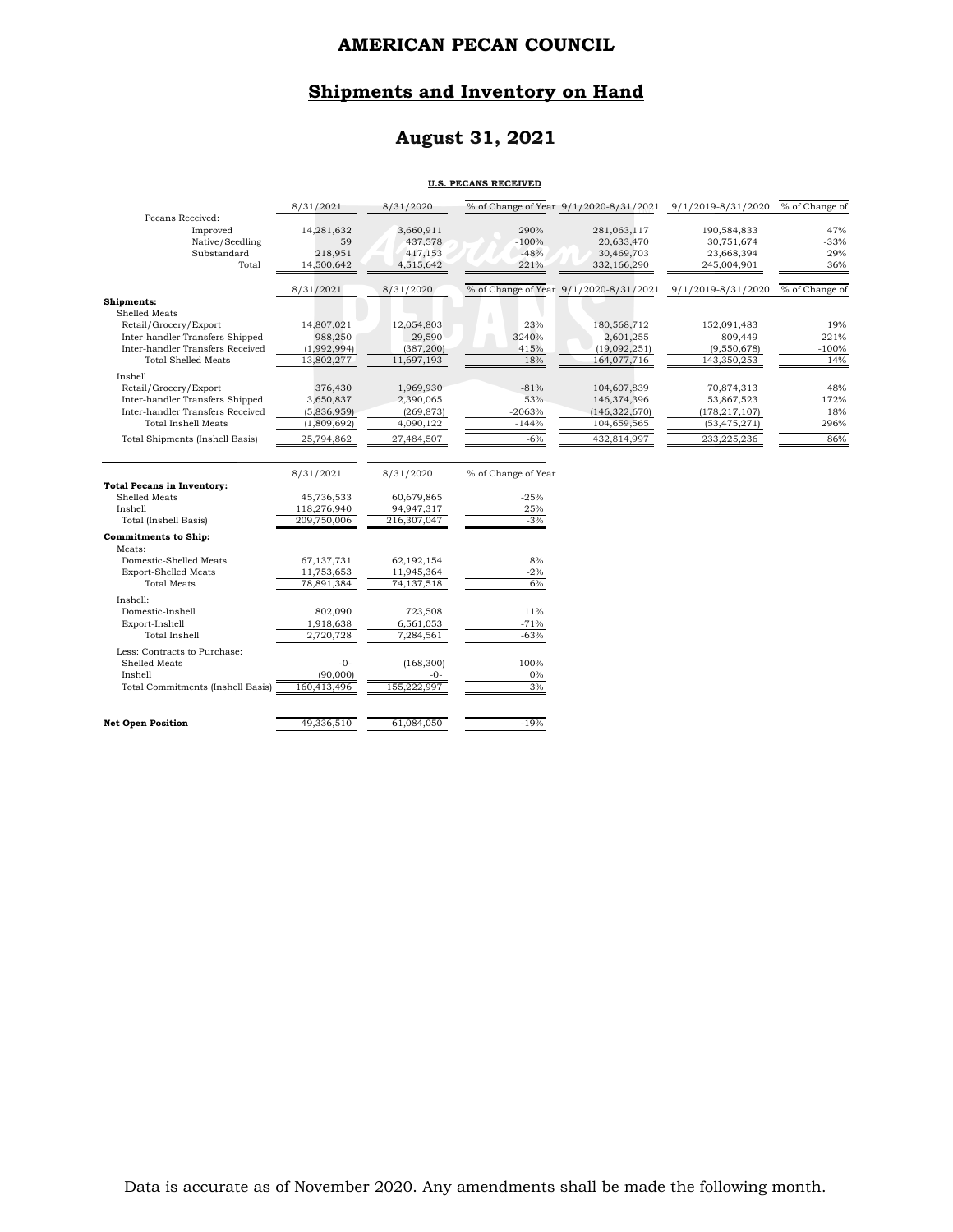### **Mexico Exports and Foreign Purchases**

## **August 31, 2021**

#### **INSHELL PECANS EXPORTED TO MEXICO FOR SHELLING AND RETURNED TO**

| <b>U.S. AS SHELLED MEATS</b>                               |                    |                        |                          |                            |                             |
|------------------------------------------------------------|--------------------|------------------------|--------------------------|----------------------------|-----------------------------|
|                                                            | 8/31/2021          | 8/31/2020              | 9/1/2020-8/31/2021       | 9/1/2019-8/31/2020         | % of Change of Year to Date |
| Inshell Exported for Shelling:<br>Mexico                   | 962,675            | 3,441,532              | 16,398,893               | 17,269,502                 | $-5%$                       |
| Total Inshell Exported for Shelling                        |                    |                        |                          |                            |                             |
| Shelled Meats - Produced in U.S. Inshell Returned to U.S.: |                    |                        |                          |                            |                             |
| Mexico                                                     | 860,490            | 1,556,787              | 8,830,838                | 7,305,048                  | 21%                         |
| PECANS PURCHASED OUTSIDE THE U.S. BY U.S. HANDLERS         |                    |                        |                          |                            |                             |
|                                                            | 8/31/2021          | 8/31/2020              | 9/1/2020-8/31/2021       | 9/1/2019-8/31/2020         | % of Change of Year to Date |
| Shelled Meats:                                             |                    |                        |                          |                            |                             |
| Country of Origin:                                         |                    |                        |                          |                            |                             |
| Australia<br>Mexico                                        | $-0-$              | $-0-$                  | 327,470                  | 177,810                    | 84%<br>178%                 |
| <b>Total Shelled Meats</b>                                 | 227,820<br>227,820 | 1,055,861<br>1,055,861 | 39,277,002<br>39,604,472 | 14, 153, 435<br>14,331,245 | 176%                        |
|                                                            |                    |                        |                          |                            |                             |
| Inshell:                                                   |                    |                        |                          |                            |                             |
| Country of Origin:                                         |                    |                        |                          |                            |                             |
| Argentina                                                  | $-0-$              | $-0-$                  | 44,100                   | 47,641                     | $-7%$                       |
| Mexico                                                     | 405,200            | 309,204                | 28,789,487               | 56,979,755                 | $-49%$                      |
| South Africa                                               |                    | $-0-$                  | $-0-$                    |                            | $0\%$                       |
| Total Inshell                                              | 405,200            | 309,204                | 28,833,587               | 57,027,396                 | $-49%$                      |
| Total (Inshell Basis)                                      |                    |                        |                          |                            |                             |
| Argentina                                                  | $-0-$              | $-0-$                  | 44,100                   | 47,641                     | $-7%$                       |
| Australia                                                  | $-0-$              | $-0-$                  | 654,940                  | 355,620                    | 84%                         |
| Mexico                                                     | 860,840            | 2,420,926              | 107,343,491              | 85,286,625                 | 26%                         |
| Total (Inshell Basis)                                      | 860,840            | 2,420,926              | 108,042,531              | 85,689,886                 | 26%                         |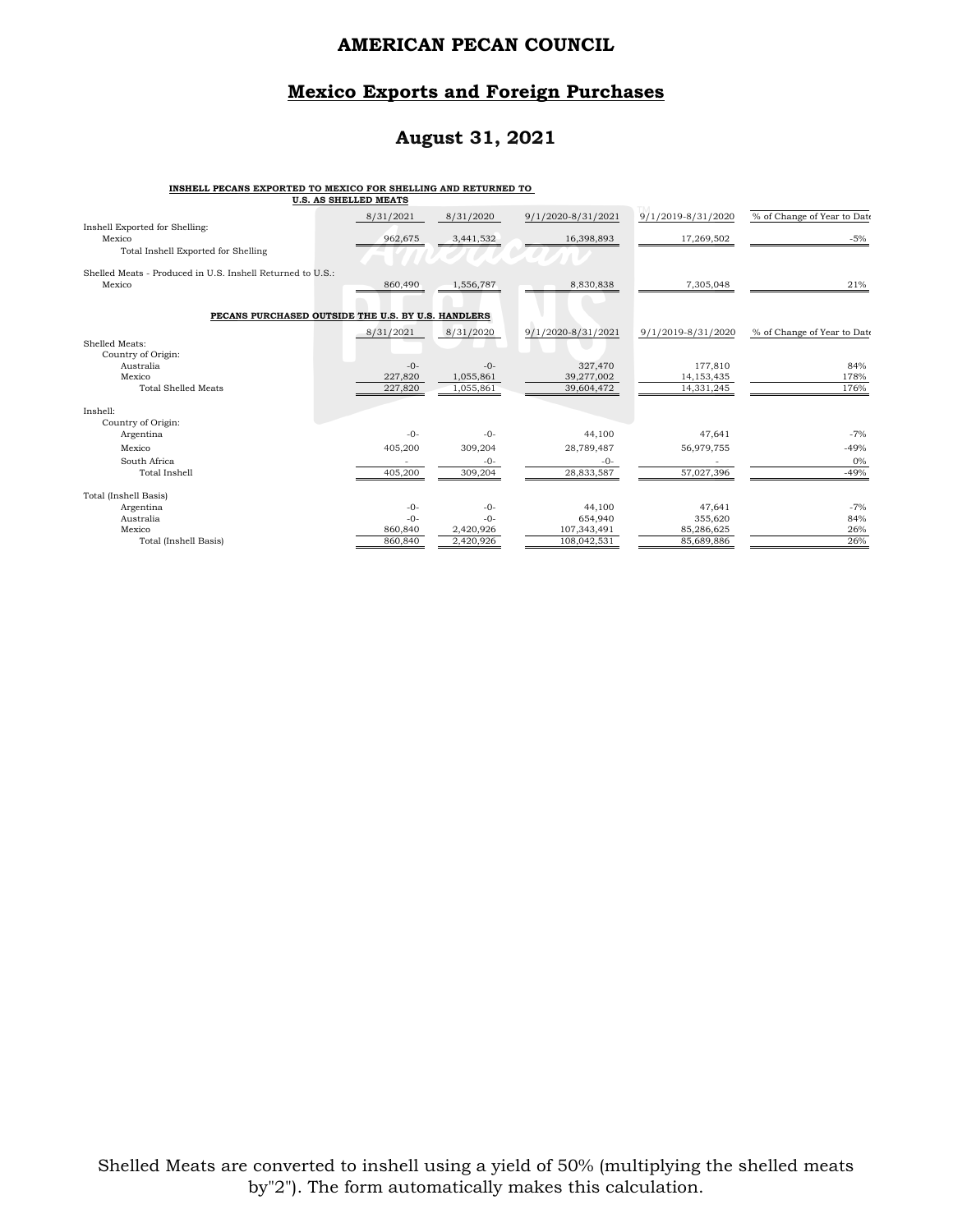**Destination Report**

**August 31, 2021**

|                        | World Region |              |           |                    |                                       |                    |           |                    |           |           |                    |                    |
|------------------------|--------------|--------------|-----------|--------------------|---------------------------------------|--------------------|-----------|--------------------|-----------|-----------|--------------------|--------------------|
| Shelled<br>Destination |              |              |           | Inshell            | Sub-Standard<br>Total (Inshell Basis) |                    |           |                    |           |           |                    |                    |
|                        |              |              | 8/31/2021 | $9/1/20 - 8/31/21$ | 8/31/2021                             | $9/1/20 - 8/31/21$ | 8/31/2021 | $9/1/20 - 8/31/21$ | 8/31/2021 | 8/31/2020 | $9/1/20 - 8/31/21$ | $9/1/19 - 8/31/20$ |
| Africa                 |              |              |           |                    |                                       |                    |           |                    |           |           |                    |                    |
|                        | Algeria      |              | $-0-$     | $-0-$              | $-0-$                                 | $-0-$              | $-0-$     | $-0-$              | $-0-$     | $-0-$     | $-0-$              |                    |
|                        | Egypt        |              | $-0-$     | 28,500             | $-0-$                                 | $-0-$              | $-0-$     | $-0-$              | $-0-$     | $-0-$     | 57,000             | 172,440            |
|                        | Morocco      |              | $-0-$     | $-0-$              | $-0-$                                 | 45,629             | $-0-$     | $-0-$              | $-0-$     | $-0-$     | 45,629             |                    |
|                        |              | Total Africa | $-0-$     | 28,500             | $-0-$                                 | 45,629             | $-0-$     | $-0-$              | $-0-$     | $-0-$     | 102,629            | 172,440            |
|                        |              |              |           |                    |                                       |                    |           |                    |           |           |                    |                    |
| Asia                   |              |              |           |                    |                                       |                    |           |                    |           |           |                    |                    |
|                        | China        |              | $-0-$     | 373,028            | 373,418                               | 37,217,549         | $-0-$     | $-0-$              | 373,418   | 685,669   | 37,963,605         | 21,127,321         |
|                        | Hong Kong    |              | $-0-$     | 11,712             | $-0-$                                 | 442,295            | $-0-$     | $-0-$              | $-0-$     | 11,496    | 465,719            | 3,714,618          |
|                        | India        |              | 9,000     | 104,760            | $-0-$                                 | $-0-$              | $-0-$     | $-0-$              | 18,000    | 18,000    | 209,520            | 61,440             |
|                        | Japan        |              | 9,300     | 564,510            | $-0-$                                 | $-0-$              | $-0-$     | $-0-$              | 18,600    | 37,500    | 1,129,020          | 1,009,200          |
|                        | Kuwait       |              | 30,000    | 113,640            | $-0-$                                 | $-0-$              | $-()$ -   | $-0-$              | 60,000    | $-()$ -   | 227,280            | 293,400            |
|                        | Malaysia     |              | $-0-$     | 54,000             | $-0-$                                 | $-0-$              | $-0-$     | $-0-$              | $-0-$     | $-0-$     | 108,000            | 66,000             |
|                        | North Korea  |              | $-0-$     | $-0-$              | $-0-$                                 | $-0-$              | $-0-$     | $-0-$              | $-0-$     | $-0-$     | $-0-$              |                    |
|                        | Philippines  |              | $-0-$     | 6,720              | $-0-$                                 | $-0-$              | $-0-$     | $-0-$              | $-0-$     | 18,720    | 13,440             | 38,880             |
|                        | Qatar        |              | $-0-$     | 37,200             | $-0-$                                 | $-0-$              | $-0-$     | $-0-$              | $-0-$     | $-0-$     | 74,400             | 33,180             |
|                        | Singapore    |              | $-0-$     | 61,500             | $-0-$                                 | $-0-$              | $-0-$     | $-0-$              | $-0-$     | $-0-$     | 123,000            | 86,520             |
|                        | South Korea  |              | 282,000   | 2,223,600          | $-0-$                                 | $-0-$              | $-0-$     | $-0-$              | 564,000   | 213,600   | 4,447,200          | 2,809,800          |
|                        | Thailand     |              | 22,800    | 138,000            | $-0-$                                 | $-0-$              | $-0-$     | $-0-$              | 45,600    | $-0-$     | 276,000            | 216,620            |
|                        | Taiwan       |              | $-0-$     | 445,606            | $-0-$                                 | $-0-$              | $-0-$     | $-0-$              | $-0-$     | 132,000   | 891,212            | 1,906,376          |
|                        | Vietnam      |              | 123,000   | 535,500            | $-0-$                                 | $-()$ -            | $-()$ -   | $-0-$              | 246,000   | 84,000    | 1,071,000          | 735,000            |
|                        |              | Total Asia   | 476,100   | 4,669,776          | 373,418                               | 37,659,844         | $-0-$     | $-0-$              | 1,325,618 | 1,200,985 | 46,999,396         | 32,098,355         |

Shelled Meats are converted to inshell using a yield of 50% (multiplying the shelled meats by"2"). The form automatically makes this calculation.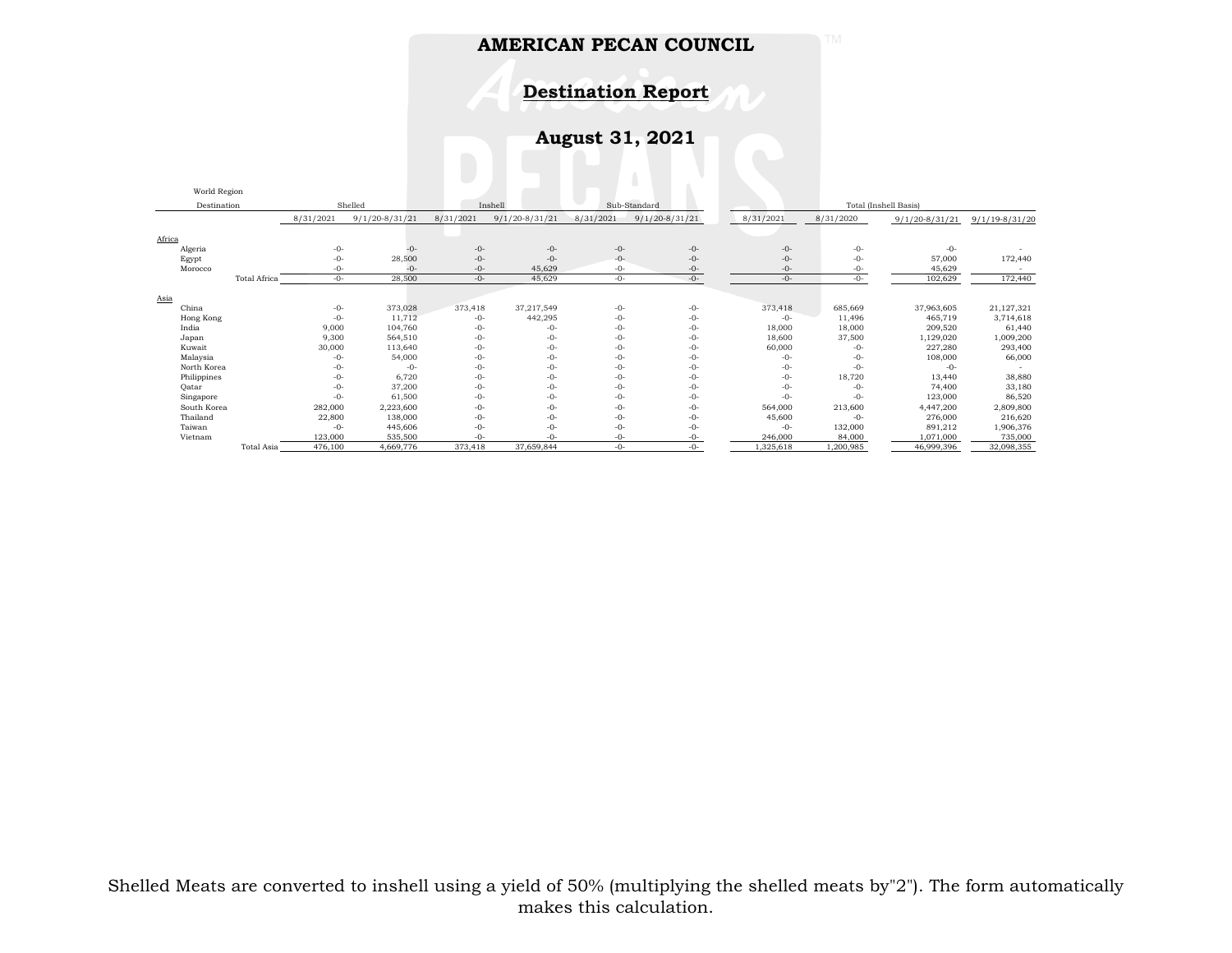**Destination Report**

**August 31, 2021**

| World Region        |           |                    |                         |                    |           |                    |                       |           |                       |                    |
|---------------------|-----------|--------------------|-------------------------|--------------------|-----------|--------------------|-----------------------|-----------|-----------------------|--------------------|
| Destination         |           | Shelled            |                         | Inshell            |           | Sub-Standard       |                       |           | Total (Inshell Basis) |                    |
| World Region        |           |                    |                         |                    |           |                    |                       |           |                       |                    |
| Destination         |           | Shelled            | Inshell<br>Sub-Standard |                    |           |                    | Total (Inshell Basis) |           |                       |                    |
|                     | 8/31/2021 | $9/1/20 - 8/31/21$ | 8/31/2021               | $9/1/20 - 8/31/21$ | 8/31/2021 | $9/1/20 - 8/31/21$ | 8/31/2021             | 8/31/2020 | $9/1/20 - 8/31/21$    | $9/1/19 - 8/31/20$ |
| Australia/Oceania   |           |                    |                         |                    |           |                    |                       |           |                       |                    |
| Australia           | $-0-$     | 2,100              | $-0-$                   | $-0-$              | $-0-$     | -0-                | $-0-$                 | $-0-$     | 4,200                 | 136,560            |
| Total Australia     | $-0-$     | 2.100              | $-0-$                   | $-0-$              | $-0-$     | $-0-$              | $-0-$                 | $-0-$     | 4.200                 | 136,560            |
| Europe              |           |                    |                         |                    |           |                    |                       |           |                       |                    |
| Austria             | $-0-$     | 48,000             | $-0-$                   | -0-                | $-0-$     | $-0-$              | $-0-$                 | $-0-$     | 96,000                | 144,000            |
| Belgium             | 64,500    | 434,400            | $-0-$                   | $-0-$              | $-0-$     | $-0-$              | 129,000               | $-0-$     | 868,800               | 735,000            |
| Czech Republic      | $-0-$     | 136,410            | $-0-$                   | -0-                | $-0-$     | $-0-$              | $-0-$                 | $-0-$     | 272,820               | 130,800            |
| Denmark             | 24,660    | 398,280            | $-0-$                   | -0-                | $-0-$     | $-0-$              | 49,320                | 95,700    | 796,560               | 1,170,000          |
| France              | 143,550   | 1,845,390          | $-0-$                   | -0-                | $-0-$     | $-0-$              | 287,100               | 80,940    | 3,690,780             | 3,558,728          |
| Germany             | 594,960   | 6,071,730          | $-0-$                   | $-()$ -            | $-0-$     | $-0-$              | 1,189,920             | 628,140   | 12,143,460            | 11,828,160         |
| Greece              | 1,500     | 197.700            | $-0-$                   | -0-                | $-0-$     | $-0-$              | 3,000                 | $-0-$     | 395,400               | 219,000            |
| Ireland             | $-0-$     | 51,690             | $-0-$                   | -0-                | $-0-$     | $-0-$              | $-0-$                 | 36,000    | 103,380               | 147,120            |
| Italy               | 40,500    | 583,056            | $-0-$                   | -0-                | $-0-$     | $-0-$              | 81,000                | 28,020    | 1,166,112             | 765,960            |
| Latvia              | $-0-$     | 52,530             | $-0-$                   | -0-                | $-0-$     | $-0-$              | $-0-$                 | $-0-$     | 105,060               | 37,860             |
| Lithuania           | 84,000    | 570,000            | $-0-$                   | -0-                | $-0-$     | $-0-$              | 168,000               | 84,000    | 1,140,000             | 1,015,140          |
| Netherlands         | 211,200   | 4,031,160          | $-0-$                   | -0-                | $-0-$     | $-0-$              | 422,400               | 414,600   | 8,062,320             | 7,862,940          |
| Norway              | $-0-$     | 56,100             | $-0-$                   | -0-                | $-0-$     | $-0-$              | $-0-$                 | $-0-$     | 112,200               | 117,600            |
| Poland              | $-0-$     | 121,110            | $-0-$                   | -0-                | $-0-$     | $-0-$              | $-0-$                 | $-0-$     | 242,220               | 58,820             |
| Portugal            | $-0-$     | $-0-$              | $-0-$                   | -0-                | $-0-$     | $-0-$              | $-0-$                 | $-0-$     | $-0-$                 |                    |
| Russia              | $-0-$     | $-0-$              | $-0-$                   | -0-                | $-0-$     | $-0-$              | $-0-$                 | $-0-$     | $-0-$                 |                    |
| Slovenia            | $-0-$     | 21,600             | $-0-$                   | -0-                | $-0-$     | $-0-$              | $-0-$                 | 7,200     | 43,200                | 39,600             |
| Spain               | 48,000    | 850,980            | $-0-$                   | -0-                | $-0-$     | $-0-$              | 96,000                | 79,500    | 1,701,960             | 2,318,160          |
| Sweden              | 27,000    | 301,140            | $-0-$                   | $-0-$              | $-0-$     | $-0-$              | 54,000                | 58,800    | 602,280               | 521,700            |
| Switzerland         | 106,500   | 586,320            | $-0-$                   | -0-                | $-()$ -   | $-0-$              | 213,000               | 129,000   | 1,172,640             | 1,392,720          |
| United Kingdom      | 243,210   | 4,107,330          | $-0-$                   | -0-                | $-0-$     | -0-                | 486,420               | 246,000   | 8,214,660             | 5,811,012          |
| <b>Total Europe</b> | 1,589,580 | 20,464,926         | $-()$ -                 | -0-                | $-()$ -   | $-()$ -            | 3,179,160             | 1,887,900 | 40,929,852            | 37,874,320         |